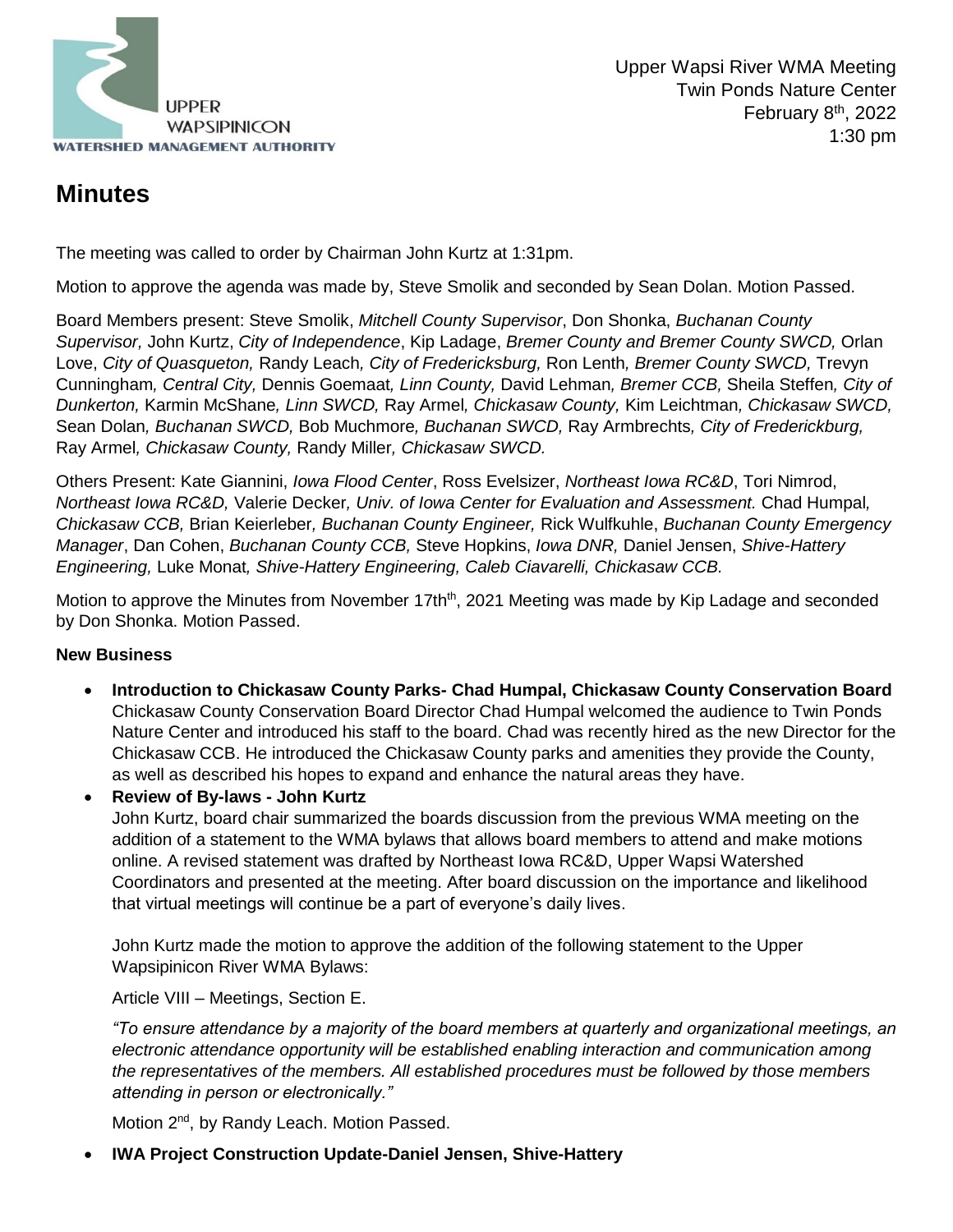Dan provided a construction update on the 28 projects implemented as a part of the IWA project. All 28 projects in the upper Wapsipinicon watershed have been graded, there are a couple of projects that will be seeded this spring to close out construction for the IWA project. Daniel also showed pictures of construction in the watershed. Pictures are attached with these minutes. Board members in attendance asked if construction utilized all project funds provided to the Upper Wapsi. Daniel and Project coordinators confirmed that the allocated money for the Upper Wapsi was spent of will be spent after planting this spring.

#### **IWA Project Coordinator Update - Ross and Tori:**

Project Coordinator Tori Nimrod, reiterated that the IWA project ends on June 30<sup>th</sup>, 2022, and that all implementation projects and other IWA project deliverables will be completed by that time. Thanks to entity contributions Northeast Iowa RC&D will continue to provide coordination efforts for the Upper Wapsi WMA. One duty of the project coordinator is to apply for project funding and support WMA entities with projects. Ross and Tori explained the Water Infrastructure Funding grant opportunity. This funding source is looking for shovel ready implementation projects that improve water quality and reduce flooding. Coordinators are currently working with Jason Auel, Iowa DNR in Bremer county around Sweet Marsh to develop an application for a variety of wetland restoration projects. They are also working with the City of Fredericksburg to mitigate some of their flooding issues. Ross re-iterated to board members present the importance of having a project lined up and some sort of preliminary engineering completed. Funding sources lately have been looking for projects than can be completed quickly. Kip Ladage, exclaimed the lack of resources that rural counties and cities have to pay for preliminary engineer drawings. It is an ongoing issue for entities in the Upper Wapsi, but any small cost up-front may be worth it in the end. Don Shonka mentioned the Malone Creek Plan developed by students from the University of Iowa, it may have a project opportunity in it for this funding source or another future funding source. The City of Sumner is finishing up a detention pond project they are in need of additional funding to complete the project.

Project coordinators also asked for input on the type of field day board members were interested in having to showcase the IWA constructed projects. Board members present brought up a few ideas and items they thought should be included. Items presented are listed below

- Invite the public
- Invite legislators
- Showcase a variety of project types
- Develop a self-driving tour
- Develop a virtual tour with descriptions of each project and videos of landowners, engineers and others talking about the projects
- Tour in the summer when projects have green vegetation and are filled with water
- IFC and ISU extension is available to help coordinate

Project Coordinators are working with other WMA coordinators in the state to develop a short flier/handout for legislators to utilize. The flier summarized the benefits and needs of WMA's around the state. Outlines their importance to water quality improvement and flood reduction efforts, and the financial benefit to the state. The flier also requests funding in the amount of \$100,000 for each HUC 8 watershed in the state (approx. 56 HUC 8 watersheds) for employment of a watershed coordinator who is actively working in the watershed to fulfill the goals and strategies of their WMA. The goal is to get the flier completed and submitted to legislators during this legislative session. Project coordinators also explained that if it doesn't get in this legislative session, that the compiled information is available and ready to be used in the future.

Lastly, Project Coordinators asked the board if they would like them to send out donation requests to member entities for FY23. Coordinators were unsure since a previous letter was just sent requesting funds for FY22. Board members suggested that a letter should be sent ASAP for FY23 since budget periods for most entities is ending shortly. In the future Project Coordinators will send the letter in November/December requesting donation funds. John Kurtz explained that the City of Independence